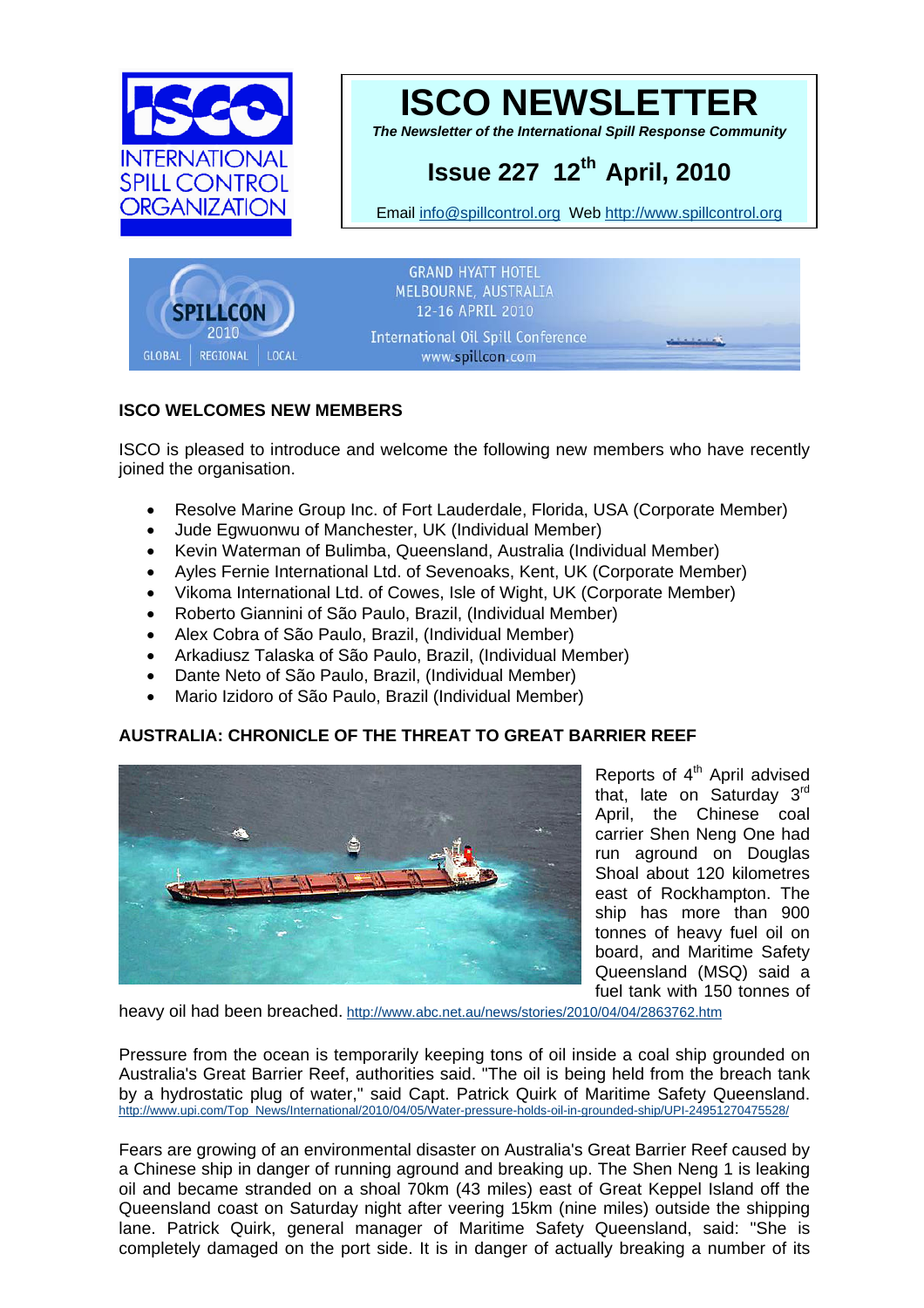main structures and breaking into a number of parts."

The accident occurred within the southern zone of the Great Barrier Reef Marine Park. Australian authorities are investigating why the ship strayed so far outside the shipping channel. The government said initial air and sea assessments of the bulk coal carrier showed a small number of oil patches about two nautical miles southeast of the ship, although so far there has been no major loss of oil. Authorities are expected to spray chemical dispersant on the slick as soon as weather conditions allow.

The Great Barrier Reef, which covers 345,000 square km (133,000 square miles) along Australia's northeast coast and is celebrated as the world's largest living organism, is already facing the twin threats of climate change and toxic farm chemicals. [http://uk.news.yahoo.com:80/5/20100404/twl-oil-spill-fears-for-great-barrier-re-3fd0ae9.html](http://uk.news.yahoo.com/5/20100404/twl-oil-spill-fears-for-great-barrier-re-3fd0ae9.html)

By Wednesday  $7<sup>th</sup>$  April the BBC was reporting – "Australian maritime authorities are preparing to remove tonnes of heavy fuel oil from a Chinese ship which is stranded on the Great Barrier Reef. A floating boom has been put around the Shen Neng 1 to contain oil which has already leaked from its damaged hull. The ship is now stable and chemicals have been used to disperse the fuel.<http://news.bbc.co.uk/1/hi/world/asia-pacific/8607095.stm>

On Thursday 8<sup>th</sup> April, Hu Wei, chief of shipping and development at Shenzhen Energy Transport, said "We are fully committed to co-operating with and assisting the authorities to minimize any environmental damage and to ensure the matter is resolved safely and quickly," and the next day Maritime Safety Queensland, which is managing the salvage operation, said pumping of the fuel from the Chinese ship to a barge has begun and is "running smoothly". Svitzer Salvage has been appointed to salvage the [v](http://www.businessweek.com/news/2010-04-09/chinese-coal-carrier-stranded-on-reef-was-off-course-update1-.html)essel. <http://www.businessweek.com/news/2010-04-09/chinese-coal-carrier-stranded-on-reef-was-off-course-update1-.html>

#### **USA: NOAA OFFICE OF RESPONSE & RESTORATION, EMERGENCY RESPONSE DIVISION 2010 ACTIVITY REVIEW**

Thousands of incidents occur each year in which oil or chemicals are released into the environment as a result of accidents or natural disasters. Spills into our coastal waters, whether accidental or intentional, can harm people and the environment and cause substantial disruption of marine transportation with potential widespread economic impacts. The Emergency Response Division (ERD) of NOAA's Office of Response and Restoration (OR&R) provides scientific expertise to support an incident response and initiates natural resource damage assessment. This integrated approach provides for an efficient and effective response, minimizing the harm to people, reducing the negative impacts to the economy and enhancing environmental recovery. Under the National Contingency Plan, NOAA has responsibility for providing scientific support to the Federal On-Scene Coordinator (FOSC) for oil and hazardous material spills. To support this mandate, ERD provides 24-hour, 7 day a week response to spill events.

Read more about recent ERD response interventions, preparedness and training activities at [http://response.restoration.noaa.gov/book\\_shelf/1014\\_ERD.pdf](http://response.restoration.noaa.gov/book_shelf/1014_ERD.pdf)

#### **U.S. AGREES TO REMOVE TOXIC 'GHOST FLEET' SHIPS**



Dozens of mothballed military ships dating to World War II will be towed out of Suisun Bay northeast of San Francisco and recycled for scrap. (Eric Risberg / Associated Press / March 31, 2010)

After years of legal wrangling, the federal government agreed Wednesday to remove a fleet of mothballed military ships that has dropped tons of heavy metal pollution into a waterway northeast of San Francisco.

As part of a settlement with environmental groups, the U.S. Maritime Administration said it would remove 52 obsolete and decaying vessels -- nicknamed the Ghost Fleet -- from the estuary between the San Francisco Bay and the Sacramento-San Joaquin River Delta.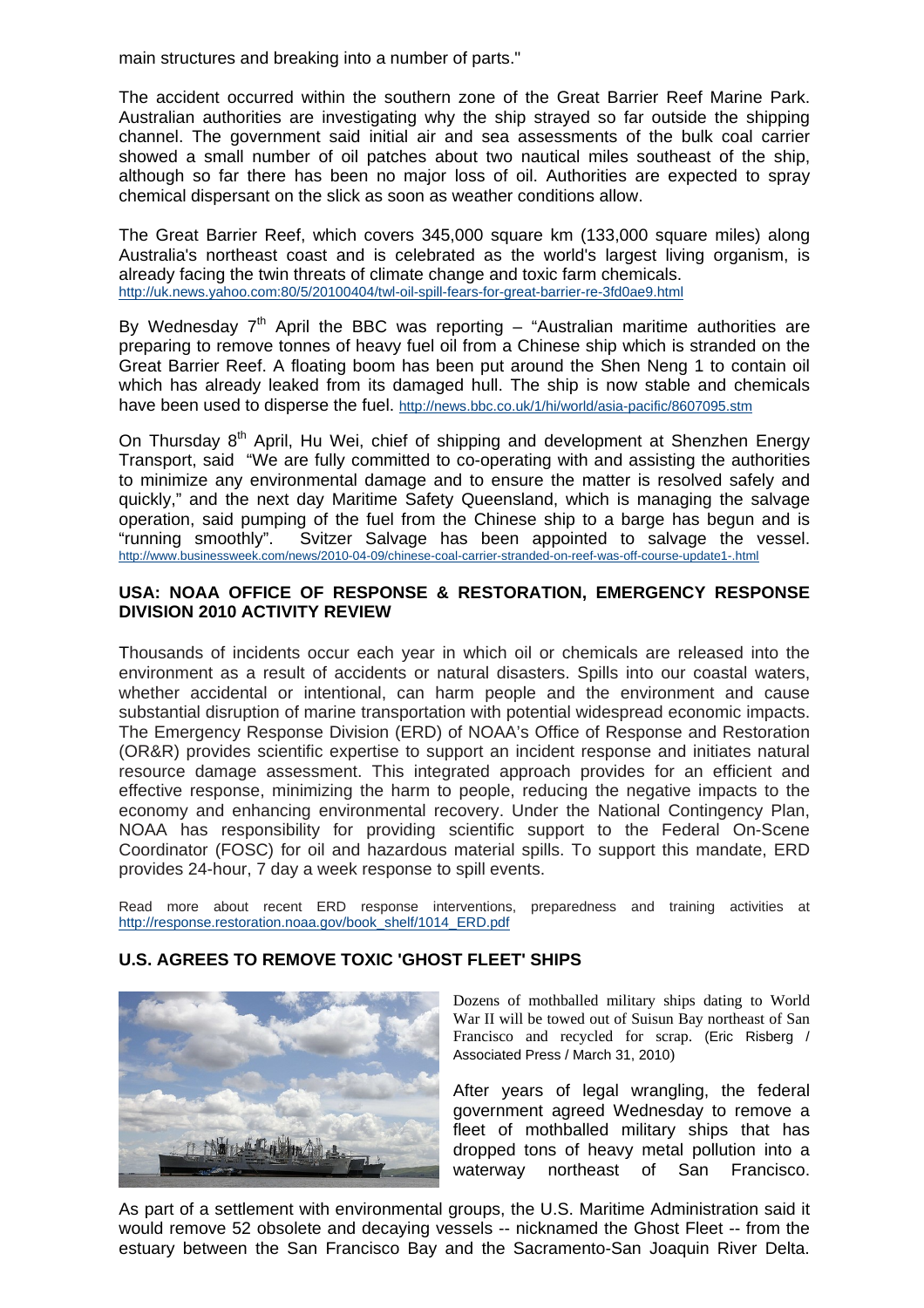Five others have been removed since November.

The agency plans to get rid of the 25 worst offenders in less than 2 1/2 years; the entire decaying armada is scheduled to be removed from Suisun Bay by September 2017. Within the next four months, the agency has agreed to remove hazardous paint chips from vessel decks. Read more at: <http://www.latimes.com/news/local/la-me-ghost-fleet1-2010apr01,0,594478.story>

# **FRANCE: TOTAL TO APPEAL OIL SPILL RULING IN SUPREME COURT**

Oil giant Total on Tuesday said it would appeal in the French supreme court a decision by the appeals court last week upholding key elements of a verdict against the firm over a disastrous 1999 oil spill. France's court of final appeal for civil and criminal matters will make a final ruling within a year. Total was found guilty in 2008 for the damage caused when the Erika, an aging oil tanker it had chartered, broke apart and sank in a winter storm off Brittany in 1999, spilling 20,000 tonnes of crude oil. An oil slick covered 400 km (250 miles) of French coastline, killing thousands of birds and marine animals. The appeals court judgment confirmed the criminal responsibility of Total, which was fined 375,000 euros (\$502,900) in the first case, as well as that of three other defendants, who were also fined. The appeals court ruling also upheld the legal notion that damage to the general environment is on a par with economic harm to individuals or corporations for which companies must pay compensation. [Thanks to Don Johnston of ISCO Associate Member DG & Hazmat Group for passing on this item] Read more at <http://planetark.org/wen/57448>

#### **CANADA: OIL AND WATER AND ICE; COAST GUARD SENDS OIL SPILL KITS TO ARCTIC COMMUNITIES**

Increased traffic through Arctic waters is prompting the coast guard to help northern communities to respond oil spills. To help mitigate the risk of spills at sea and from ships delivering fuel to northern residents, the coast guard is sending a series of sea cans loaded with cleanup gear to eight Arctic communities this summer. Volunteer responders will also be trained in how to use the booms, absorbents, beach cleaning kits and oil skimmers they contain.

And as interest grows in energy development off northern coastlines, Canadian scientists are planning their first field tests of a new technique they hope will give them a powerful tool against future accidents. "We really do need to conduct experimental field trials with controlled oil spills in the Arctic," said Ken Lee, director of offshore oil and gas research at the Bedford Institute of Oceanography in Dartmouth, N.S. But Lee said international researchers have made progress.

Dispersants - which break up the oil into droplets that degrade more quickly - now work better on oil thickened by cold. Cleanup crews are learning to use the propeller wash from ships to stir such dispersants into an oil slick even in waters thickened with ice chunks. His own researchers have developed a way to use fine clay particles instead of chemicals to break up oil globules into tiny droplets. Researchers now need approval to spill oil into Arctic waters to test their methods in the real world. Read the unabridged article at: [http://www.google.com/hostednews/canadianpress/article/ALeqM5hr1tsEP\\_tCr89DxjLBSEsQIcFxJA](http://www.google.com/hostednews/canadianpress/article/ALeqM5hr1tsEP_tCr89DxjLBSEsQIcFxJA)

### **USA: \$16.9M AWARDED TO RESTORE HABITATS HARMED BY OIL**

Nearly \$17 million will be used to restore migratory seabird habitat damaged by a series of oil spills from a freighter that sank a half century ago, state and federal wildlife officials said Tuesday. The money is being used to clean up breeding grounds for migratory birds that were killed by the numerous spills attributed to the SS Jacob Luckenbach, which sank in 1953 about 17 miles southwest of the Golden Gate Bridge.

Federal officials identified the Luckenbach wreckage in 2002 as the source of mysterious oil spills that had fouled the coast from San Mateo County to Pt. Reyes National Seashore and beyond for decades, especially during storms. More than 50,000 California sea birds were killed from the spills since 1990, said Al Donner, spokesman for the U.S. Fish & Wildlife Service. Read more at:<http://www.businessweek.com/ap/financialnews/D9EU76H00.htm>